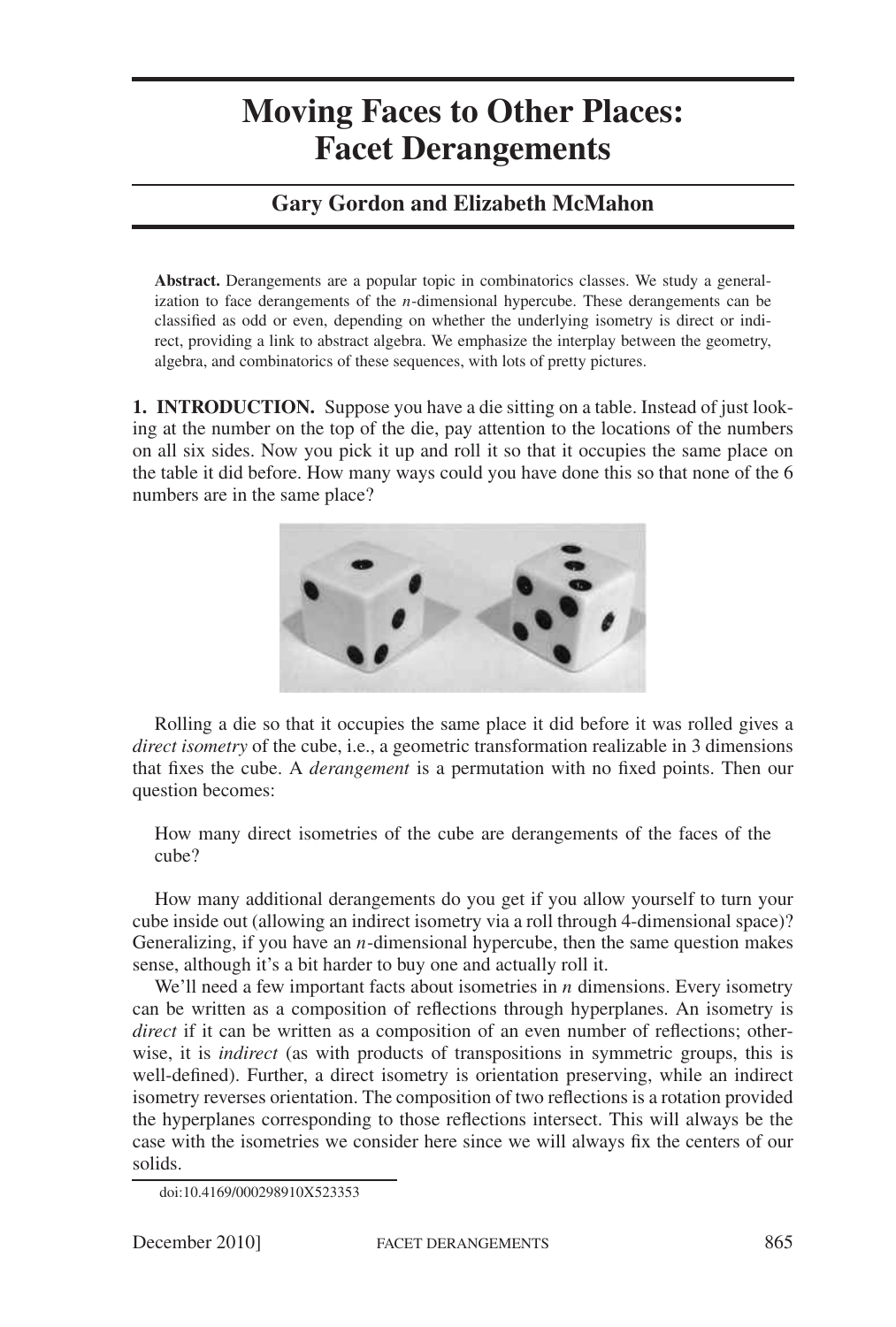The total number of isometries of an *n*-cube is  $2<sup>n</sup>n!$ —we'll see why in Section 3.1. Chapters 5 and 7 of Coxeter's classic [**6**] offer an excellent guide to understanding the geometry of these isometries. Half are direct, and half are indirect.

We now have several questions at hand:

- How many of the 2*nn*! isometries are derangements of the (*n* − 1)-dimensional faces (also called facets) of the *n*-cube?
- How many of these facet derangements are direct, and how many are indirect?
- What if our die is not a cube (or hypercube)? In particular, what are the counts for a die shaped as an *n*-dimensional simplex?

The answers will lead us to integer sequences that have been studied before in several contexts, as well as to two new sequences. In particular, the sequences associated with the direct and indirect facet derangements of the *n*-cube are new sequences in Sloane's Online Encyclopedia of Integer Sequences (OEIS, [**11**]), arising from this paper.

These problems lie at the intersection of three fields: combinatorics, geometry, and algebra. Our philosophy is mathematically inclusive here. Derangements are typically studied in combinatorics classes, where they provide a good example of the principle of inclusion-exclusion. Students need to take a class in abstract algebra to see even and odd permutations. Finally, isometries of Euclidean space might appear in a geometry class emphasizing transformations. But no one class typically presents all three topics coherently.

Derangements of faces of different dimensions of the cube have been studied before. In [**4**], Chen and Stanley derive explicit generating functions that count derangements of the vertices, edges, and 2-dimensional faces for an *n*-cube; the number of isometries that *do* fix at least one vertex is given by an especially attractive formula:  $(2n - 1)!!$  =  $(2n - 1)(2n - 3) \cdot \cdot \cdot$  3 · 1. Chen [3] considers the entire cycle structure (encoded by the cycle index polynomial) of the vertices of the hypercube, while the *excedance* of a signed permutation is explored by Mataci and Rakotandrajao in [**8**]. Chen, Tang, and Zhao [**5**] generalize this approach to derangement *polynomials*. In a different direction, Shareshian and Wachs give an interesting connection to combinatorial topology in [**10**], where Theorem 6.2 shows that the number of facet derangements of the *n*-cube is the dimension of the reduced homology of the order complex of a certain poset.

Most of the material we present here is known, but our approach seeks to unify the combinatorics, algebra, and geometry. In Section 2, we begin with a treatment of ordinary derangements from combinatorial, geometric, and algebraic viewpoints. Section 3 generalizes the entire approach from Section 2 to the hypercube. This gives us a "new" combinatorics problem (we call it the *couples coatcheck problem*, generalizing the hatcheck problem for ordinary derangements) and (what we believe to be) a new recursion for the facet derangements for the *n*-cube. We also present several known formulas for the number of facet derangements.

Section 4 studies the partition of the facet derangements of the  $(n - 1)$ -simplex and the *n*-cube into direct and indirect isometries. This is where the connections to geometry are deepest, and where some very pretty relationships are developed.

The geometry of 3 dimensions gives us a chance to test our geometric intuition, so Section 5 describes these isometries and derangements in some detail. We conclude by offering a few suggestions for further study in Section 6.

#### **2. DERANGEMENTS AND SIMPLICES.**

**2.1. Counting ordinary derangements.** One of the standard problems in a combinatorics class asks the following question: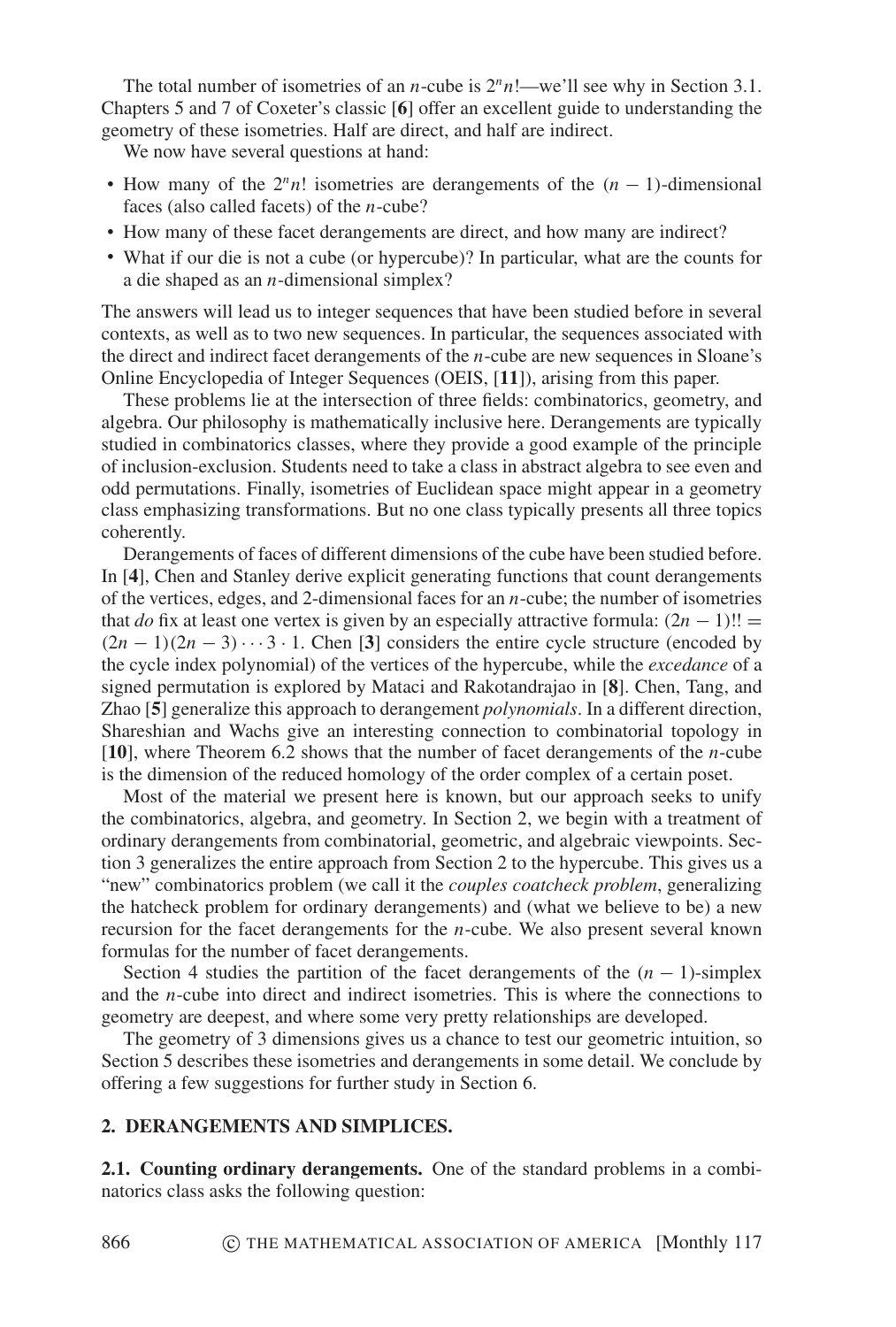**Hatcheck problem.** *n* people check their hats at the beginning of a party. How many ways can the hats be returned later so that no one gets his or her own hat back?

Slightly more modern versions might involve returning cell phones to students after an exam, or designing a cryptoquote so that no letter stands for itself (usually called a *substitution cypher*) in the coded message.

Permutations of  $\{1, 2, \ldots, n\}$  with no fixed points are called *derangements*. The following formula that gives the number of derangments can be found in every combinatorics book in the section that introduces inclusion-exclusion as a counting technique. If  $d_n$  denotes the number of derangements on an *n*-element set, then

$$
d_n = n! \sum_{k=0}^{n} \frac{(-1)^k}{k!}.
$$
 (1)

From the formula, we get  $d_0 = 1$ . You can give any explanation you like for what happens when no people check their hats, as long as you get the answer 1.

This formula has a very attractive probabilistic consequence: if the hats are randomly returned to the party-goers, then the probability that no one receives his or her own hat is approximately *e*<sup>−</sup>1. When *n* is large, this probability is (essentially) independent of *n*, which is surprising (unless you already know this, in which case it isn't). The number of derangements for  $n \leq 7$  is given in Table 1. Note that the ratio  $d_7/7!$ agrees with  $e^{-1} \approx 0.367879...$  to 4 decimal places.

**Table 1.** Number of derangements  $d_n$  for  $n \leq 7$ .

| $\boldsymbol{n}$ |  |  |    |     |      |
|------------------|--|--|----|-----|------|
| $d_n$            |  |  | 44 | 265 | 1854 |
| $rac{d_n}{n!}$   |  |  |    |     |      |

We end this preliminary discussion with one more formula—a very useful recursion for  $d_n$  that we'll refer to later:

$$
d_n = (n-1)(d_{n-1} + d_{n-2}).
$$
\n(2)

The proof of this recursion follows from partitioning the derangements into those in which 1 participates in a 2-cycle and those in which 1 is in a longer cycle. A proof can be found in [**1**], for instance.

**2.2. Derangements and the**  $(n - 1)$ **-simplex.** Our first goal is to interpret derangements geometrically, as derangements of the facets (or vertices) of the (*n* − 1)-simplex. Recall the  $(n - 1)$ -simplex is formed by joining *n* affinely independent points in  $\mathbb{R}^{n-1}$ , so the 2-simplex is a triangle in the plane, the 3-simplex is a tetrahedron in 3-space, and so on.

**Geometric interpretation.** A derangement on  $\{1, 2, \ldots, n\}$  corresponds to an isometry in  $\mathbb{R}^{n-1}$  of the regular  $(n-1)$ -simplex in which every one of the *n* facets is moved.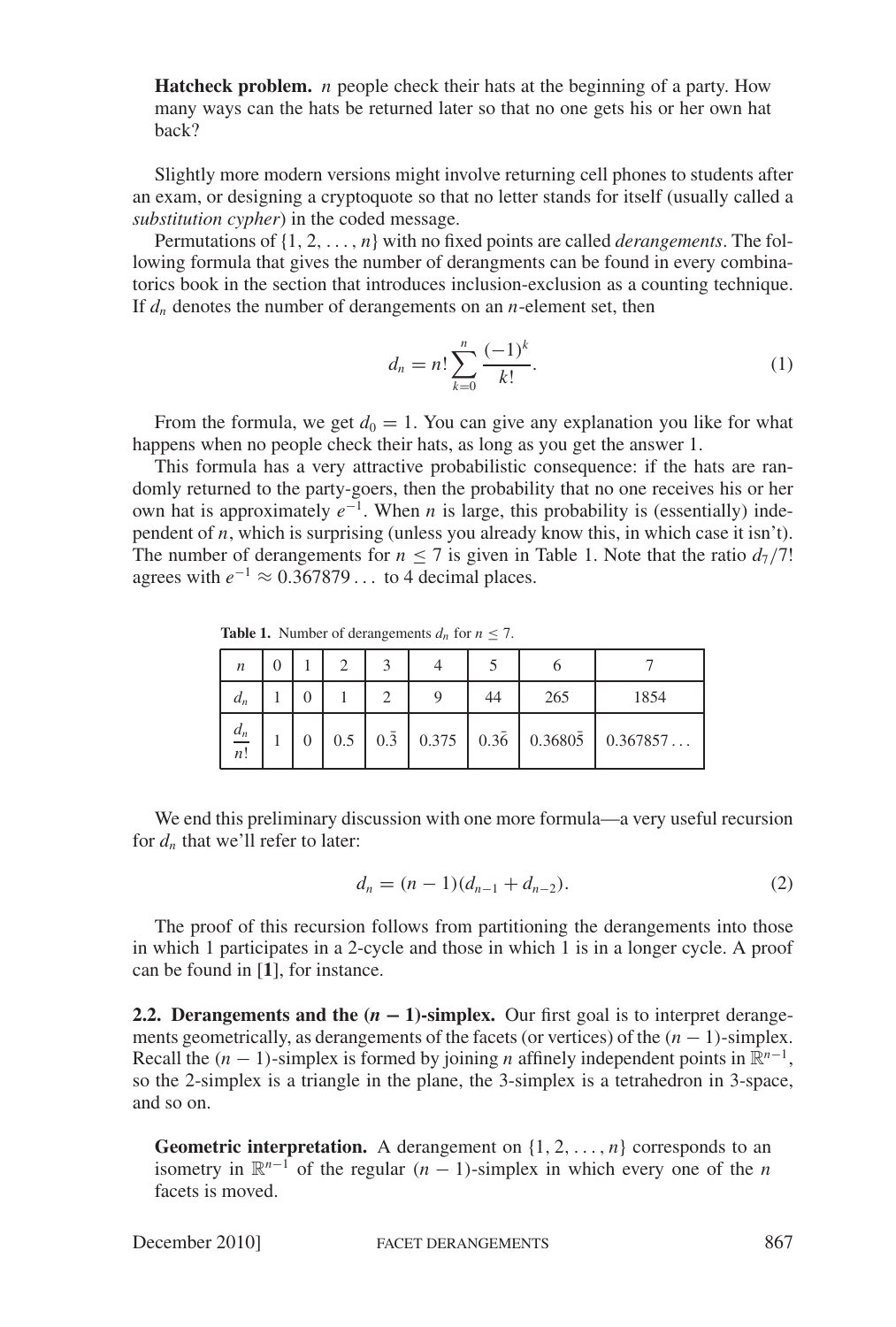Why does this work? First, the full symmetry group (including both direct and indirect isometries) of the regular  $(n - 1)$ -simplex is the symmetric group  $S_n$ . The group is usually thought of as acting on the *n* vertices of the simplex, but since every facet has a unique vertex it does not touch, a permutation moves a vertex if and only if it moves the "opposing" facet. Thus, for our purposes, we will think of  $S_n$  as acting on the facets of the  $(n - 1)$ -simplex.

In 2 dimensions, a simplex is an equilateral triangle in the plane. There are only two kinds of isometries possible: rotations (direct) and reflections (indirect). This group of isometries is easy to visualize via the six edge permutations of the triangle. The correspondence between the isometries and the permutations is given in Figure 1.



**Figure 1.** Symmetry group  $= S_3$ .

Which of these are derangements? The two rotations  $r = (123)$  and  $r^2 = (132)$ derange the edges, and the remaining four permutations fix at least one edge, so  $d_3 = 2$ , as we saw in Table 1.

In 3 dimensions, we need to add one more kind of isometry to our tool kit: *rotary reflections*. These can be hard to visualize—they correspond to compositions of reflections and rotations. For some fun (and a good exercise in geometric visualization), try to figure out the geometry of the facet derangements in 3 dimensions. You should get the following:

• For the regular tetrahedron, there are 9 derangements: 3 of these are rotations and the remaining 6 are rotary reflections.

More information about the geometry of isometries in 3 dimensions appears in Section 5. Feel free to skip ahead.

### **3. DERANGING THE FACETS OF A HYPERCUBE.**

**3.1. A problem with coats and cubes.** In Section 2, we saw that ordinary derangements correspond to isometries of a regular  $(n - 1)$ -simplex in which no  $(n - 1)$ dimensional facet is fixed. To generalize this to facet derangements of hypercubes, we need to modify the hatcheck problem:

**Couples coatcheck problem.** This time, *n couples* each check their two coats at the beginning of a party; the attendant puts a couple's coats on a single hanger. The coats are returned at the end of the party in the following way: when a couple arrives to get their coats, the (lazy) attendant picks an arbitrary hanger and then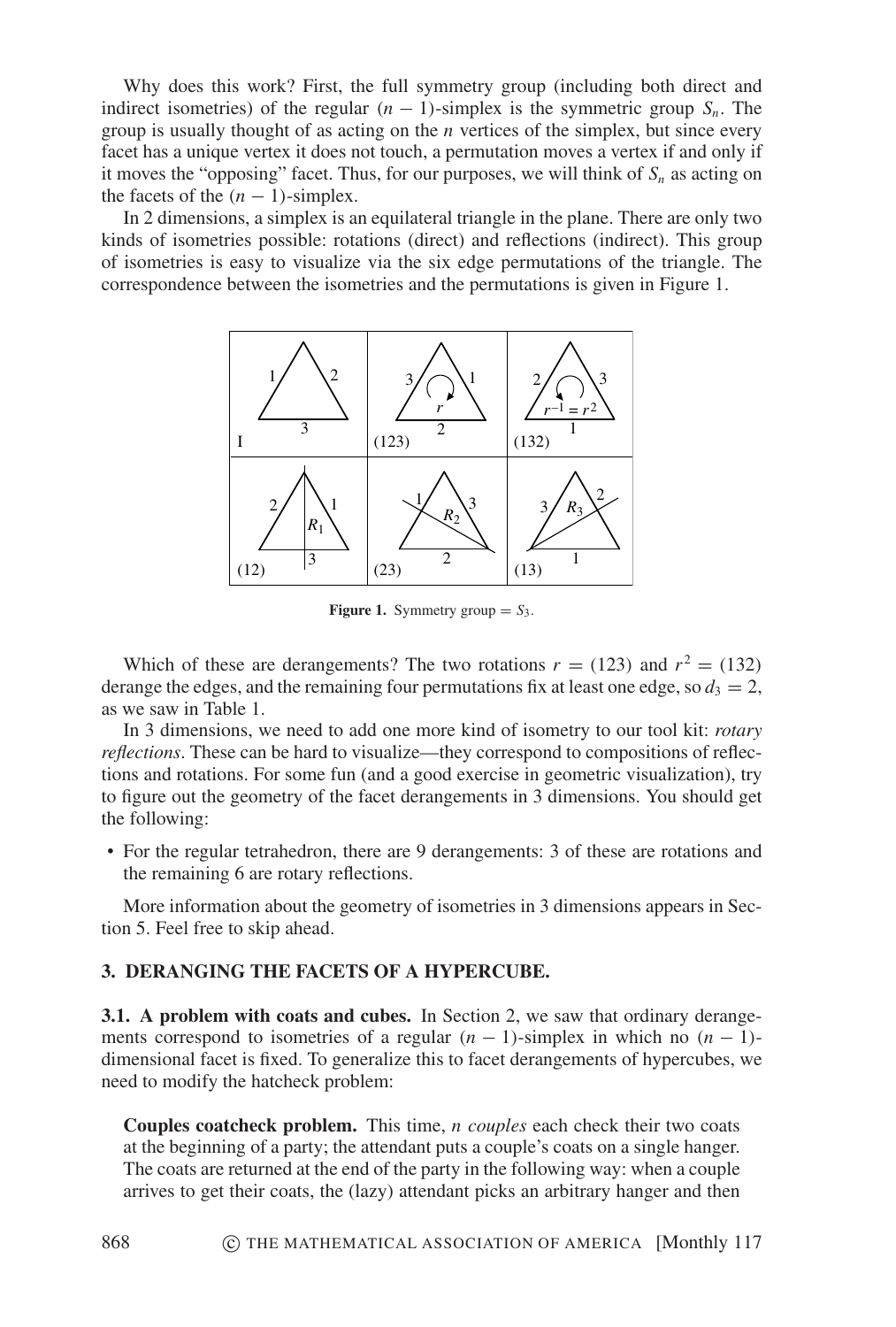hands one of those coats to one person in the couple and the other coat to the other (again, arbitrarily). How many ways can the coats be returned so that no one gets his or her own coat back?

If no one receives his or her own coat, we'll say we have a *c-derangement* (where "c" stands for "coat" or "couple" or "cube"). Evidently, there are two ways the people in a couple could fail to receive their own coats: either the pair of coats belonging to that couple was given to another couple, or the couple did receive their own coats, but the coats were swapped between the two partners.

As before, we begin by interpreting this combinatorial problem geometrically.

**Geometric interpretation.** A c-derangement corresponds to an isometry in  $\mathbb{R}^n$ of the hypercube in which no  $(n - 1)$ -dimensional facet is fixed.

Why is this true? First, note that there are  $2<sup>n</sup>n!$  ways to return the coats with no restrictions:

- First, permute the *n* hangers in *n*! ways.
- Next, hand the coats back to the two members of each couple in 2*<sup>n</sup>* ways.

But this is precisely the number of isometries of the *n*-dimensional hypercube:

- First, permute the *n* facets around a given vertex in *n*! ways.
- Next, swap or don't swap each pair of opposite facets in 2*<sup>n</sup>* ways.

Let's introduce some notation: Let  $Q_n$  denote the regular *n*-dimensional hypercube. The 2*n* people are represented by the 2*n* symbols 1,  $1^*, 2, 2^*, \ldots, n, n^*$ , where  $\{i, i^*\}$ is the *i*th couple. Then the 2*n* facets of  $Q_n$  correspond precisely to the 2*n* people in the coatcheck problem, with the couple  $\{i, i^*\}$  corresponding to a pair of opposite facets in the hypercube. It should now be clear that moving all the facets of  $Q_n$  is equivalent to deranging the coats. (Unlike the situation with ordinary derangements and the simplex, deranging vertices is *not* the same as deranging facets. In Figure 2, you can locate a c-derangement of the square that is not a vertex derangement, and then find a vertexderangement that's not a c-derangement.)

A 2-dimensional cube is a square, and its facets are the 4 bounding edges. Among the 8 symmetries of a square (which form the dihedral symmetry group  $D_4$ ), there are 5 c-derangements, pictured in Figure 2. The original square is in the upper left. The



**Figure 2.** The 5 side-derangements of the square.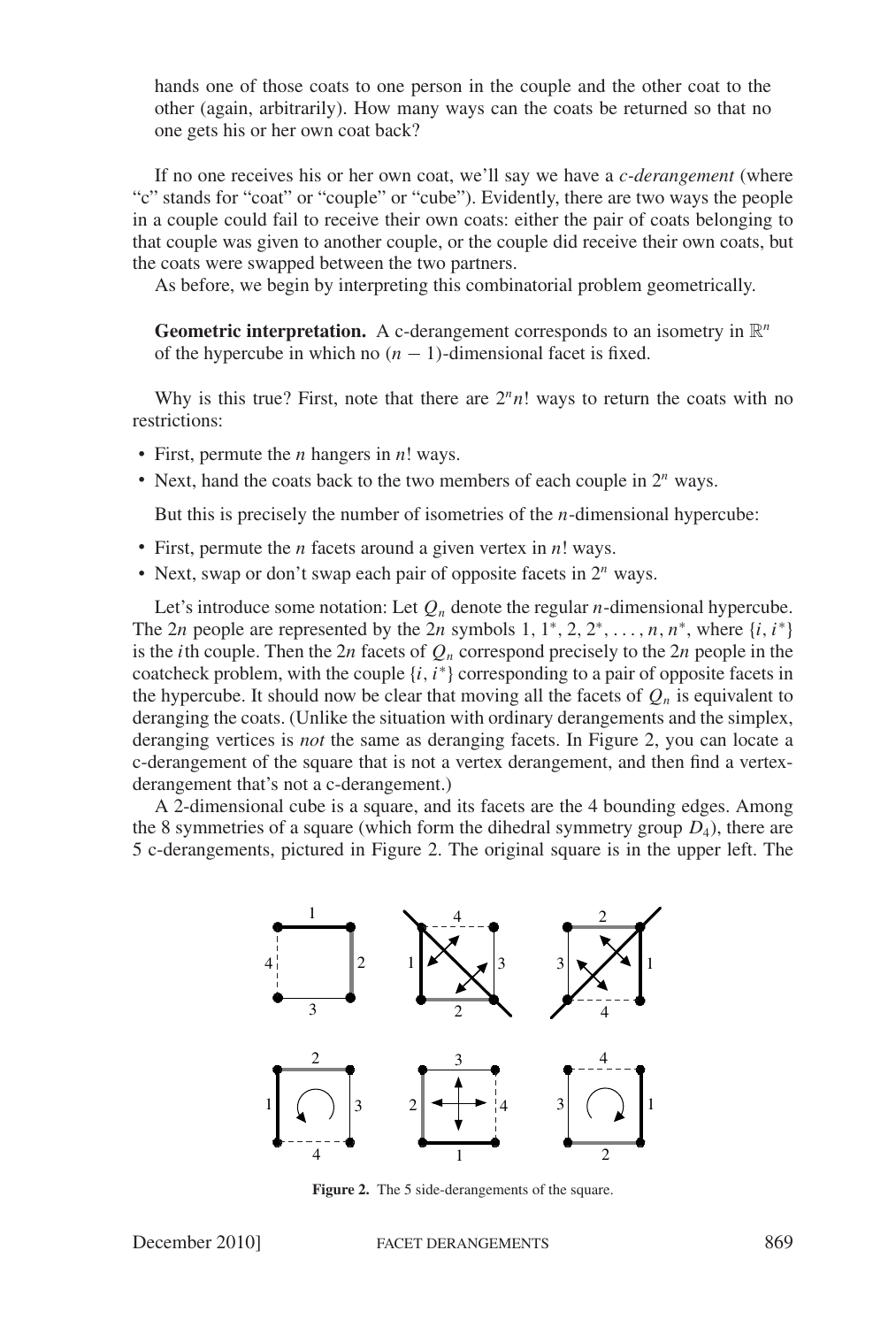other two squares in the top row arise from reflections through the diagonals of the square, and the 3 squares in the bottom row of the figure arise from rotations.

As with the simplex, the geometry is fun to explore in 3 dimensions. We return to this in Section 5. For now, though, see if you can determine which isometries of the 3-cube are derangements. As a check, you should get the following:

• For the cube, there are 29 c-derangements: 14 rotations and 15 rotary reflections.

**3.2. Some formulas for c-derangements.** We are ready to derive some formulas for the number of c-derangements. Let  $\hat{d}_n$  be the number of c-derangements of  $\{1, 1^*, \ldots,$ *n*, *n*<sup>\*</sup>}. As in the ordinary derangement case, we can find a formula for  $\hat{d}_n$  using inclusion-exclusion. This formula is listed for sequence A000354 in the OEIS [**11**], although the interpretation in terms of c-derangements is new.

**Theorem 1.** *The number*  $\hat{d}_n$  *of c-derangements of the facets of*  $Q_n$  *is given by* 

$$
\hat{d}_n = \sum_{k=0}^n (-1)^k \binom{n}{k} 2^{n-k} (n-k)!
$$
 (3)

Proof. As with ordinary derangements, we count c-derangements via inclusionexclusion. The number of isometries of  $Q_n$  that fix (at least) 0 facets is just the total number of isometries of  $Q_n$ , that is,  $2<sup>n</sup>n!$ . To count the number of ways to fix a specified set of *k* facets, we fix those facets (which also fixes the *k* opposite facets) and permute the remaining  $n - k$  pairs of opposite facets in  $2^{n-k}(n - k)!$  ways (the number of isometries of an  $(n - k)$ -dimensional hypercube). Since there are  $\binom{n}{k}$  ways to choose the specified *k* facets, inclusion-exclusion gives us the formula.

Note that a consequence of this formula is that  $\hat{d}_0 = 1$ . As before, you can figure out what that means yourself. Also notice that this formula guarantees that  $\hat{d}_n$  is always odd: every term in equation (3) is even except for the term corresponding to  $k = n$ . We'll see two more proofs of this fact later—pay attention.

As with ordinary derangements, we can use this result to get a nice probabilistic interpretation. Rewriting the above formula as

$$
\hat{d}_n = 2^n n! \sum_{k=0}^n (-1/2)^k \frac{1}{k!}
$$
 (4)

gives us the following:

In the couples coatcheck problem, the probability that no one receives his or her own coat approaches *e*<sup>−</sup>1/<sup>2</sup> as the number of couples increases.

Table 2 gives the number of c-derangements for  $n \le 7$ . When  $n = 6$ , the approximation to  $e^{-1/2} \approx 0.606531...$  is accurate to 5 decimals. The associated series converges faster than the series for *e*<sup>−</sup><sup>1</sup> that gave the number of (ordinary) derangements, as you would expect from the Taylor series error estimate.

There is another formulation we like that expresses  $\hat{d}_n$  in terms of ordinary derangements.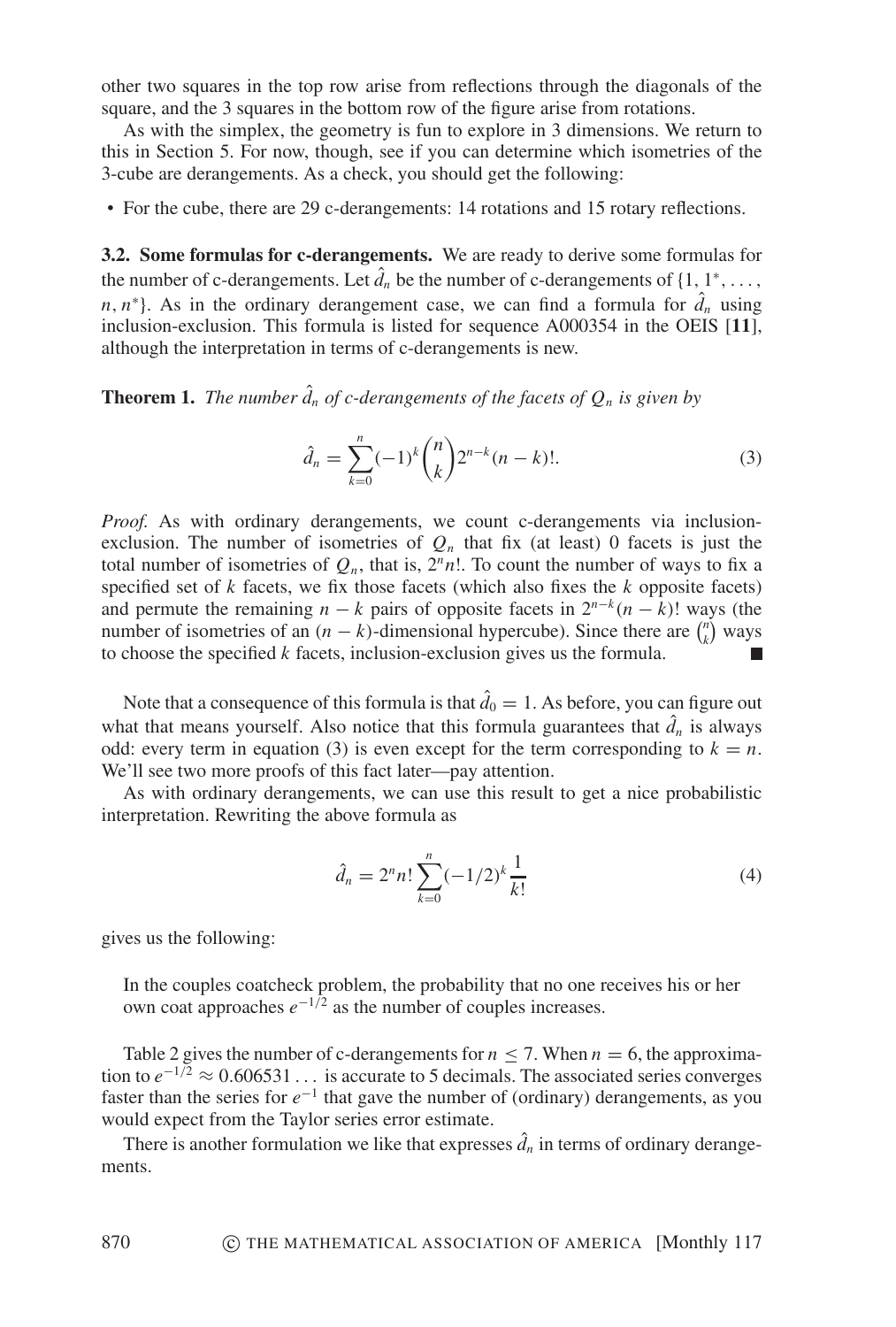| $\boldsymbol{n}$                   | $\Omega$ |          | 2        | 3        |
|------------------------------------|----------|----------|----------|----------|
| $\hat{d}_n$                        |          |          | 5        | 29       |
| $\hat{d}_n$<br>2 <sup>n</sup> n!   |          | 0.5      | 0.625    | 0.6041   |
| $\boldsymbol{n}$                   | 4        | 5        | 6        |          |
| $\hat{d}_n$                        | 233      | 2329     | 27,949   | 391,285  |
| $\hat{d}_n$<br>$\overline{2^n n!}$ | 0.606770 | 0.606510 | 0.606532 | 0.606530 |

**Table 2.** Number of c-derangements  $\hat{d}_n$  for  $n \le 7$ .

**Proposition 1.** *The number of c-derangements of the facets of*  $Q_n$  *is* 

$$
\hat{d}_n = \sum_{k=0}^n \binom{n}{k} 2^k d_k.
$$
\n<sup>(5)</sup>

*Proof.* Each c-derangement either sends a pair of opposite facets to another pair of opposite facets, or it fixes the pair (necessarily swapping the two facets in that pair). First choose *k* pairs of facets that are *not* swapped with their opposites. These *k* pairs can be deranged in  $d_k$  ways. For each pair that gets deranged, there are two ways to send it to its image pair. This gives  $2^k d_k$  c-derangements; summing over all possible choices for selecting the *k* facets gives the formula.

A generalization of equation (5) appears in [**12**], where Spivey and Steil define the *rising k-binomial transform* of a sequence *an* to be

$$
r_n = \begin{cases} \sum_{i=0}^n \binom{n}{i} k^i a_i & \text{if } k \neq 0, \\ a_0 & \text{if } k = 0. \end{cases}
$$

Then the sequence  $\hat{d}_n$  is the rising 2-binomial transform of the sequence  $d_k$ . The explicit connection to c-derangements does not appear in that paper, however.

The following recursion generalizes the recursion for ordinary derangements given in equation (2). The recursion appears to be new. It also gives an inductive proof that  $\hat{d}_n$  is always odd (our second proof of this fact).

**Proposition 2.** *For*  $n \geq 2$ ,  $\hat{d}_n$  *satisfies:* 

$$
\hat{d}_n = (2n - 1)\hat{d}_{n-1} + (2n - 2)\hat{d}_{n-2}.
$$
\n(6)

*Proof.* We consider two cases for any c-derangement of  $\{1, 1^*, \ldots, n, n^*\}$ .

*Case 1.* The pair  $(1, 1<sup>*</sup>)$  is fixed by the c-derangement. In this case, 1 and 1<sup>\*</sup> must be swapped, and the remaining  $n - 1$  pairs are c-deranged. This gives a total of  $\hat{d}_{n-1}$ c-derangements. (This case does not appear in the proof of the ordinary derangement recursion (2).)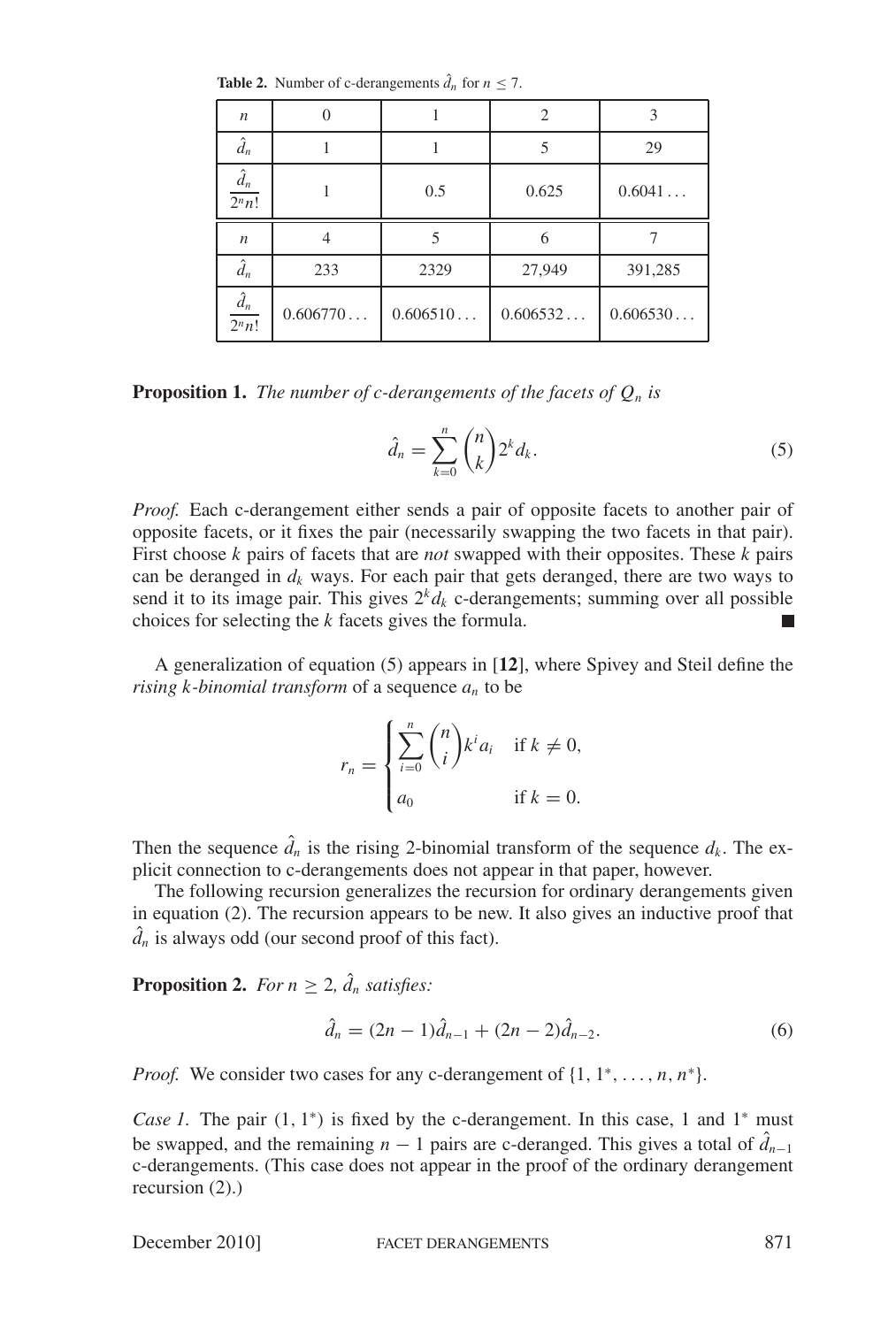*Case 2.* The pair  $(1, 1<sup>*</sup>)$  is mapped to some other pair  $(k, k<sup>*</sup>)$ . There are clearly  $n - 1$ choices for the  $(k, k^*)$  pair, and 2 ways to map  $(1, 1^*)$  to  $(k, k^*)$ . Suppose the pair  $(i, i^*)$  maps to  $(1, 1^*)$ , where *i* and *k* may or may not be equal. In either case, we can get a permutation of 2, 2<sup>\*</sup>, 3, 3<sup>\*</sup>,..., *n*, *n*<sup>\*</sup> by mapping  $(i, i^*)$  to  $(k, k^*)$  or  $(k^*, k)$ , depending on whether  $(i, i^*)$  mapped to  $(1, 1^*)$  or  $(1^*, 1)$  in the original c-derangement (and letting everything else map as in the original c-derangement).

We now have a permutation of  $\{2, 2^*, 3, 3^*, \ldots, n, n^*\}$ . Is this permutation a cderangement? Focusing on the possible images of *k* and *k*<sup>∗</sup>, we examine three possibilities.

- 1. If the permutation maps the pair  $(k, k^*)$  to some other pair, then it must be a cderangement, and every c-derangement that moves the pair  $(k, k^*)$  arises in this way.
- 2. If the permutation swaps *k* and *k*<sup>∗</sup>, then it is still a c-derangement, and, as above, every c-derangement that swaps *k* and *k*<sup>∗</sup> arises in this way.
- 3. If the permutation fixes *k* (and, therefore,  $k^*$ ), it is a c-derangement of the  $n-2$ pairs that remain after removing (*k*, *k*<sup>∗</sup>).

The first two cases include all  $\hat{d}_{n-1}$  c-derangements of  $n-1$  pairs, and the final case (where *k* and  $k^*$  are fixed) includes all  $\hat{d}_{n-2}$  c-derangements of  $n-2$  pairs.

The recursion now follows.

Of course, we could prove the recursion (6) inductively by simply verifying it for either of the formulas (4) or (5), which we have already established. We believe such proofs are unsatisfying at some level, but make good exercises for students learning mathematical induction.

#### **4. THE PARITY OF DERANGEMENTS AND C-DERANGEMENTS.**

**4.1. Counting direct and indirect (ordinary) derangements.** As we've seen, isometries can be either direct or indirect, depending on whether they can be expressed as a product of an even or odd number of reflections, respectively. The direct isometries of a simplex correspond to even permutations of  $\{1, 2, \ldots, n\}$ , and the indirect ones correspond to odd permutations.

For the facet derangements of a simplex, here's what we have seen so far: For the triangle, both derangements are rotations, and so are direct isometries. For the regular tetrahedron, there are 9 derangements: 3 rotations (direct) and 6 rotary reflections (indirect).

We let  $e_n$  denote the number of direct derangements of the facets of an  $(n - 1)$ simplex and  $o_n$  denote the number of indirect derangements. Table 3 gives the values of  $d_n$ ,  $e_n$ , and  $o_n$  for  $n \leq 7$ .

| $\boldsymbol{n}$ |                | 2              | $\mathcal{F}$ |    |    | 6   |      |
|------------------|----------------|----------------|---------------|----|----|-----|------|
| $d_n$            | $\overline{0}$ |                | 2             | 9  | 44 | 265 | 1854 |
| $e_n$            | $\overline{0}$ | $\overline{0}$ | 2             | 3  | 24 | 130 | 930  |
| $O_n$            | $\overline{0}$ |                | 0             | 6  | 20 | 135 | 924  |
| $e_n - o_n$      | 0              | -1             | 2             | -3 |    | -5  | 6    |

**Table 3.** Number of even and odd derangements for  $n \le 7$ .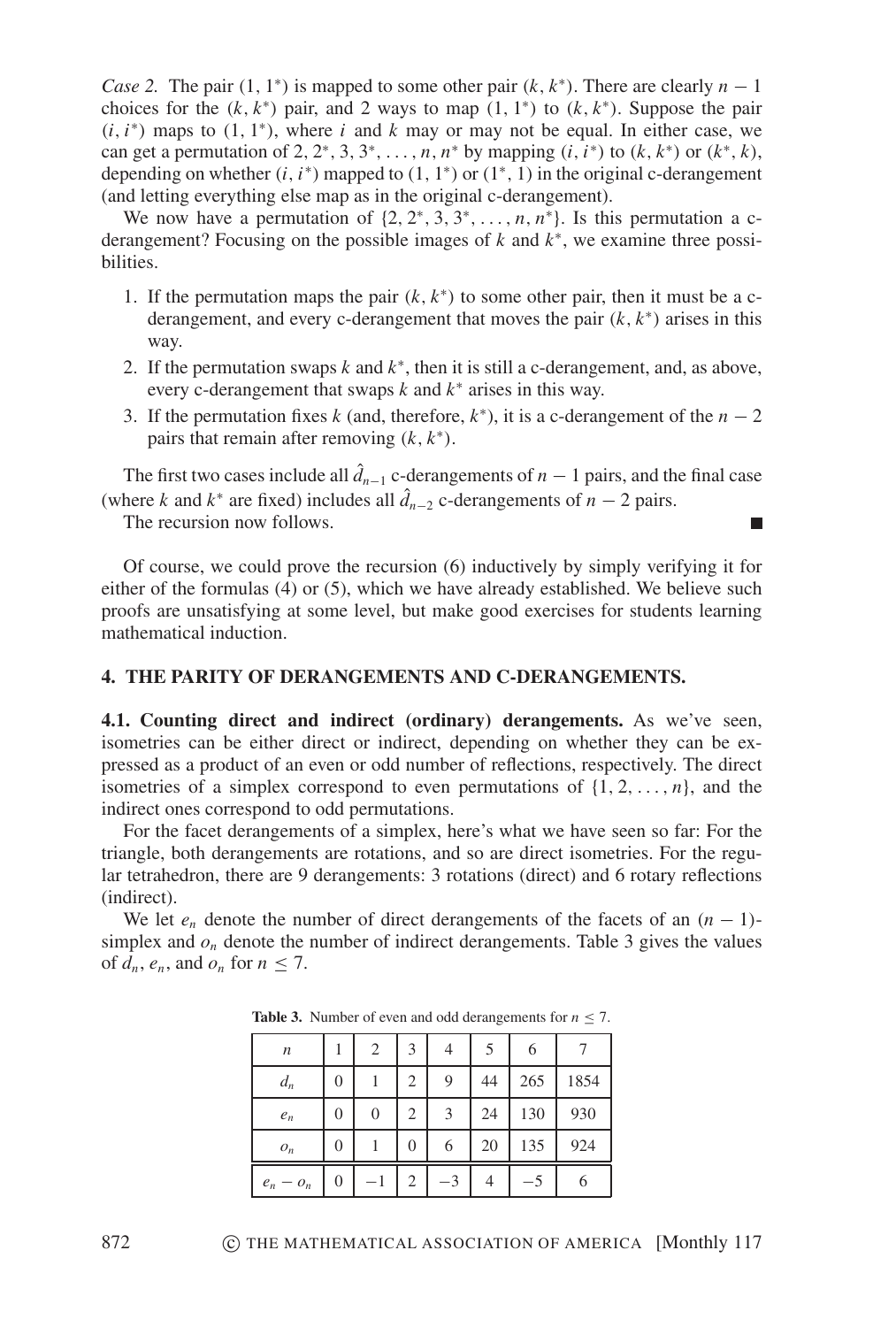A very casual glance at the last row of the table should suggest a very pretty theorem. This pattern is known; for example, you can find the sequences  $e_n$  and  $o_n$  in the OEIS [**11**]. A bijective proof using a conjugation argument can be found in [**2**], and the recent paper [**8**] offers two more proofs based on an analysis of excedances of permutations. The proof we give here is inductive and is included in the interest of keeping this paper as self-contained as possible.

**Theorem 2.** Let  $e_n$  and  $o_n$  be the respective numbers of even and odd derangements *of*  $\{1, 2, ..., n\}$ *. Then*  $e_n - o_n = (-1)^{n-1}(n-1)$ *.* 

*Proof.* We give a recursive procedure for computing  $e_n$  and  $o_n$ . The proof then follows by induction. The key observation is the familiar recursion given in equation (2):  $d_n =$  $(n-1)(d_{n-1} + d_{n-2}).$ 

Adapting this recursion to include the parity of the derangements is easy: If 1 is in a transposition, we just remove that transposition. If 1 is not in a transposition, then we just remove 1 from the cycle it participates in. In either case, this process changes even permutations to odd ones, and vice versa.

We let  $e'_n$  denote the number of even derangements in which the transposition  $(1r)$ appears for some  $r > 1$  and  $e''_n$  denote the number of other even derangements; define  $o'_n$  and  $o''_n$  similarly. Then  $e_n = e'_n + e''_n$  and  $o_n = o'_n + o''_n$ . Then we have the following recursive relations:

$$
e'_n = (n-1)o_{n-2}
$$
  $e''_n = (n-1)o_{n-1}$   $o'_n = (n-1)e_{n-2}$   $o''_n = (n-1)e_{n-1}$ 

Then

$$
e_n - o_n = (e'_n + e''_n) - (o'_n + o''_n)
$$
  
=  $(n - 1)((o_{n-1} + o_{n-2}) - (e_{n-1} + e_{n-2}))$   
=  $(n - 1)((o_{n-1} - e_{n-1}) + (o_{n-2} - e_{n-2}))$   
=  $(n - 1)((-1)^{n-1}(n - 2) + (-1)^{n-2}(n - 3))$  (by induction)  
=  $(-1)^{n-1}(n - 1).$ 

As an exercise, you can devise your own proof of Theorem 2 using determinants. First, let *A* be the  $n \times n$  matrix with 0's on the main diagonal and 1's everywhere else (so  $A = J - I$ ). Then you can use the permutation expansion of the determinant to show  $|A| = e_n - o_n$ . Finally, you can row reduce A to show  $|A| = (-1)^{n-1}(n-1)$ .

**Corollary 1.** Let  $e_n$  and  $o_n$  be the numbers of even and odd derangements, respec*tively. Then e<sub>n</sub>* =  $(d_n + (-1)^{n-1}(n-1))/2$  *and o<sub>n</sub>* =  $(d_n + (-1)^n(n-1))/2$ .

We don't believe Theorem 2 is as well known as it should be. As we remarked earlier, we believe this has to do with the fact that students study derangements in combinatorics classes, but they study permutation groups in algebra classes.

**4.2. Group theory for the cube.** How can we determine whether an isometry of  $Q_n$  is direct or indirect? We know that a direct isometry is the product of an even number of reflections, but in this setting, it can be confusing to interpret reflections using permutation notation. For instance, consider the following c-derangement of the cube in 3 dimensions:

December 2010] FACET DERANGEMENTS 873

П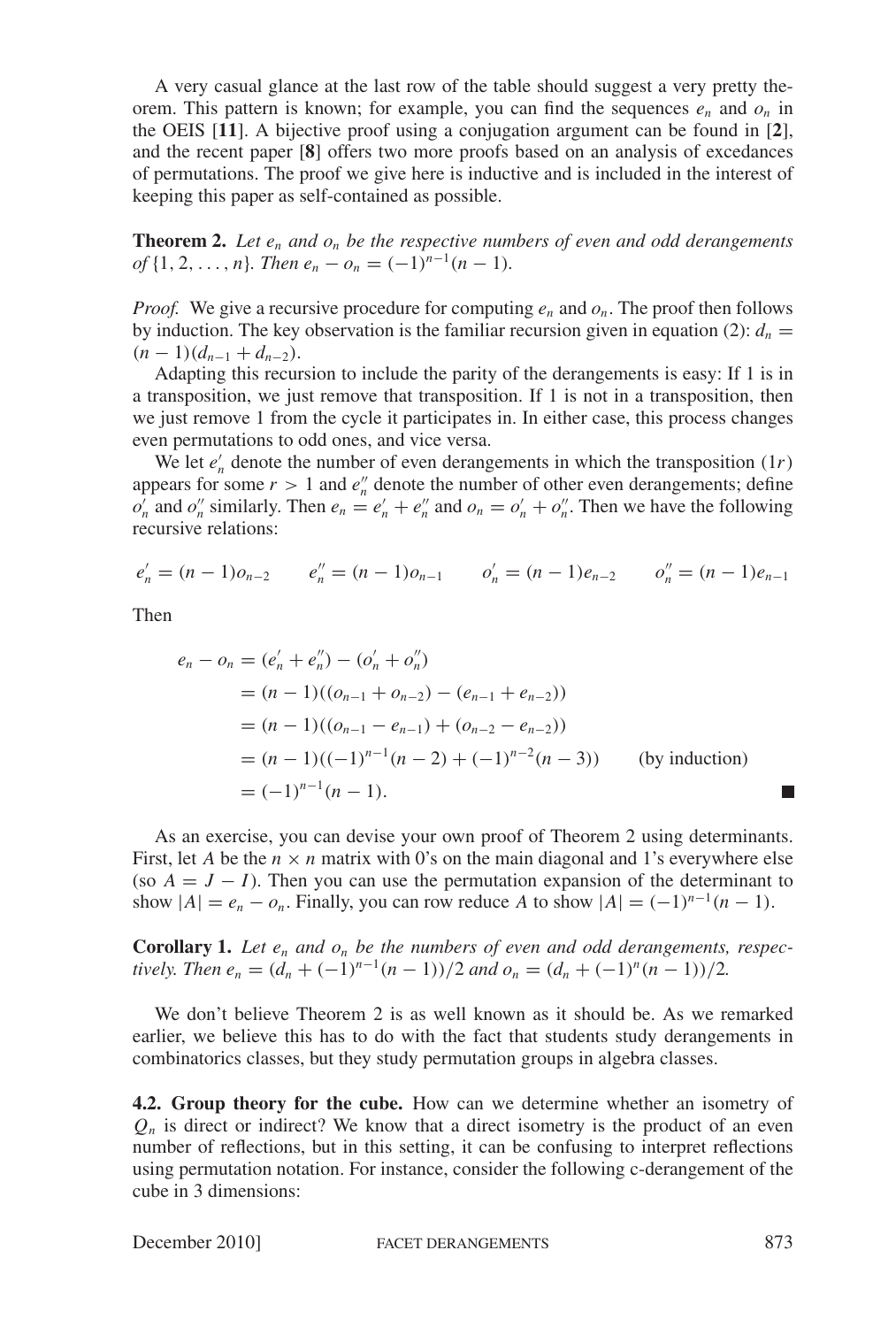- First, reflect in a plane that contains two edges of the cube to get the facet permutation  $(1, 2)(1^*, 2^*)$ .
- Then reflect in a plane parallel to facets 3 and 3<sup>\*</sup>: (3, 3<sup>\*</sup>).

The result is a c-derangement whose facet cycle structure is  $(1, 2)(1^*, 2^*)(3, 3^*)$ . This *looks* like a product of an odd number of transpositions, but this isometry is *direct* (and so, in this case, it's a rotation). The problem with our algebraic representations of the isometries is the redundancy in representing the reflection  $(1, 2)(1^*, 2^*)$ .

We can work around this problem by finding a better (in particular, more concise) way to represent an isometry. For readers who know more group theory, this recoding can be made precise by using the group of isometries of the hypercube, called the *hyperoctahedral* group (it's the same as the isometry group of the dual solid—the *hyperoctahedron* or the *n*-dimensional *cross-polytope*; see Chapter 7 of [**6**] for more information). This group is isomorphic to  $\mathbb{Z}_2^n \rtimes S_n$ , the semidirect product of the normal abelian 2-group  $\mathbb{Z}_2^n$  and the symmetric group  $S_n$ .

From a geometric perspective, we can think of this group as acting on the facets of the hypercube as follows:

- Situate the hypercube so that the origin **0** is one of its vertices and the facets incident to  $\mathbf{0}$  are labeled  $1, 2, \ldots, n$ .
- Use elements in  $S_n$  to permute the facets surrounding  $\mathbf{0}$ .
- Finally, use reflections normal to the coordinate axes to move **0** to some other vertex v. (This collection of reflections generates the normal subgroup  $\mathbb{Z}_2^n$ .)

We saw this procedure earlier—see the discussion at the beginning of Section 3 that explained the link between the coat problem and c-derangements. Any permutation in  $S_n$  can be written as a product of transpositions, and you can show that interchanging exactly two facets adjacent to a given vertex can be realized as a single reflection. Then the factor  $\mathbb{Z}_2^n$  is generated by the *n* orthogonal reflections normal to the *n* coordinate axes, and  $S_n$  is generated by reflections corresponding to transpositions. It's worth noting, however, that this analysis follows from the orbit-stabilizer theorem: A given vertex v of the *n*-cube has orbit of size  $2^n$ —you can send any vertex to any other vertex—while the stabilizer of  $v$  is generated by all the reflections through that vertex, which gives  $S_n$ . More information about this action can be found in [7], for example.

Another way to understand the direct-indirect issue here is to use *signed permutation matrices*, i.e., permutation matrices in which each nonzero entry is  $\pm 1$ . Situate the *n*-cube so that all its vertices are located at the points  $(\pm 1, \pm 1, \ldots, \pm 1)$ . Then the centers of the facets are  $\pm e_i$ , where  $e_i$  is the *i*th standard basis vector in  $\mathbb{R}^n$ . Now any isometry sends the facet corresponding to  $e_i$  to another facet  $\pm e_i$ .

This means that every isometry of the *n*-cube corresponds to a unique signed permutation matrix, and it's clear there are precisely  $2^n \cdot n!$  such matrices. So, we can tell whether an isometry is direct or indirect by evaluating its determinant.

If *A* is a signed permutation matrix, then  $det(A) = 1$  precisely when *A* corresponds to a direct isometry, and  $det(A) = -1$  if *A* corresponds to an indirect isometry.

**4.3. Counting direct and indirect c-derangements.** In Section 3 we gave the number of direct and indirect c-derangements for the square and cube. Here's what we asserted:

- Square:  $\hat{d}_2 = 5$ , with 3 direct and 2 indirect c-derangements.
- Cube:  $\hat{d}_3 = 29$ , with 14 direct and 15 indirect c-derangements.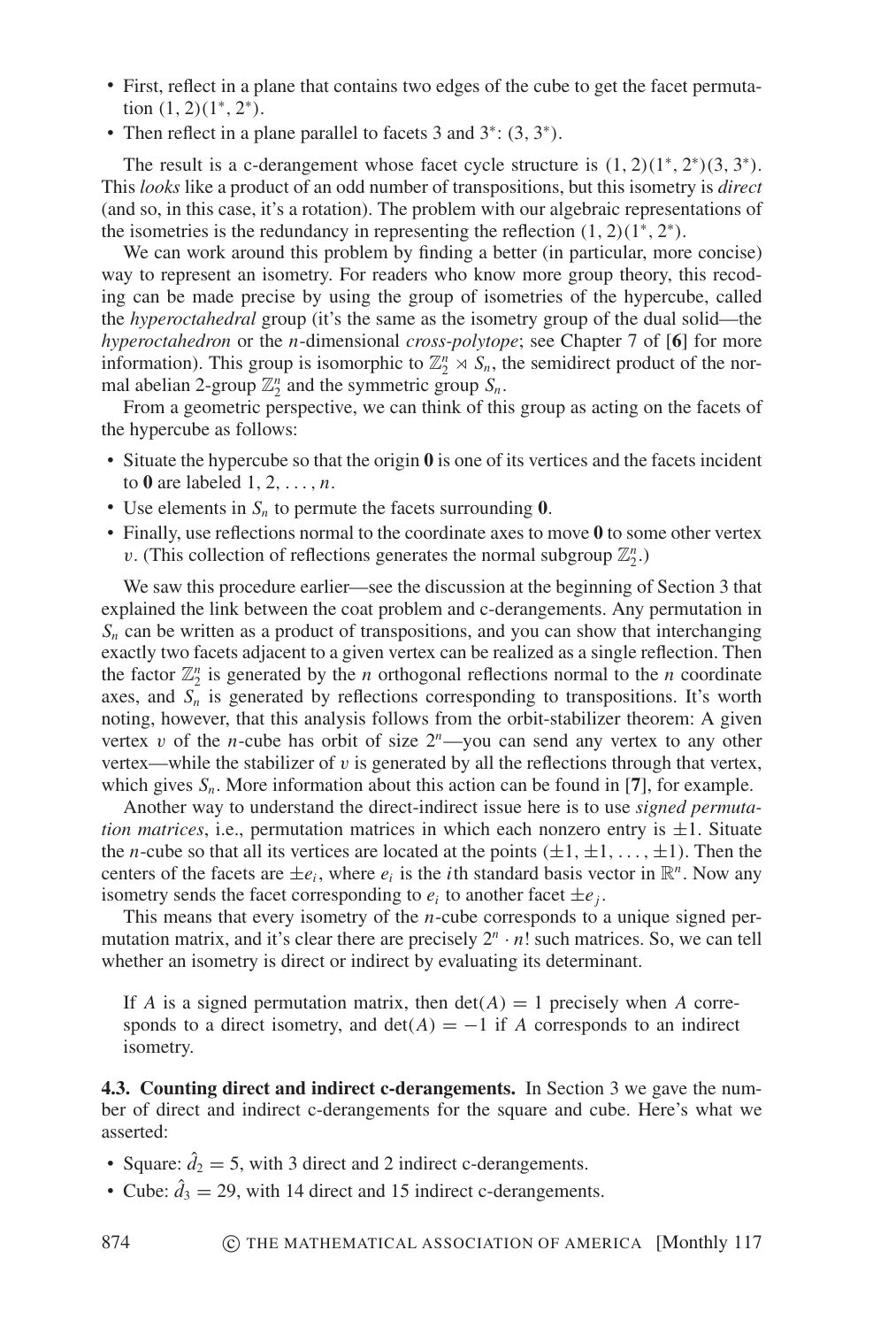The next theorem shows that the difference between the numbers of direct and indirect c-derangements is always  $\pm 1$ . This will follow from the construction of a bijection between the odd and even c-derangements *except for central inversion*. Central inversion is the isometry that sends every point  $(x_1, \ldots, x_n)$  to its antipodal point  $(-x_1, \ldots, -x_n)$ . For the square, you can see the central inversion in Figure 2 in the center of the bottom row— a 180◦ rotation indeed sends every point to its antipode. Thus, in dimension 2, central inversion is a direct isometry. Central inversion in dimension 3 is indirect (chemists call this an *improper reflection*). This pattern continues: the matrix corresponding to central inversion is  $-I_{n \times n}$ , i.e., the diagonal matrix with all entries −1. Its determinant is ±1, depending on the parity of *n*, the dimension of our hypercube. Thus, central inversion (which is always a c-derangement) is direct in even dimensions and indirect in odd dimensions.

**Theorem 3.** Let  $\hat{e}_n$  and  $\hat{o}_n$  denote the numbers of direct and indirect c-derangements *of*  $Q_n$  *respectively. Then*  $\hat{e}_n - \hat{o}_n = (-1)^n$ .

*Proof.* We will construct a bijection between the direct and indirect c-derangments that are not central inversion. For a given c-derangement  $\sigma$ , find the smallest integer *k* so that the facet *k* is not swapped with its opposite facet. Then the map  $\sigma \mapsto \sigma(k, k^*)$ gives the bijection between direct and indirect c-derangements (except for central inversion). Since central inversion is direct in even dimensions and indirect in odd dimensions, the result follows.

If you like, it's easy to reformulate the proof of this theorem using signed permutation matrices. Let *A* be a signed permutation matrix corresponding to a c-derangement that is not central inversion. Then *A* has at least 2 nonzero entries off the main diagonal, so we can find the smallest *k* with  $A_{k,k} = 0$ . Then multiplying column *k* of *A* by −1 gives the same bijection.

By the way, Theorem 3 gives a third proof<sup>1</sup> that  $\hat{d}_n$  is always odd:  $\hat{d}_n = 2\hat{e}_n \pm 1$ . In Table 4, we list the first 7 values of the sequences  $\hat{e}_n$  and  $\hat{o}_n$ .

| $\boldsymbol{n}$ |   |   |    |     |      |        |         |
|------------------|---|---|----|-----|------|--------|---------|
| $\hat{d}_n$      |   |   | 29 | 233 | 2329 | 27,949 | 391,285 |
| $\hat{e}_n$      | 0 | 3 | 14 | 117 | 1164 | 13,975 | 195,642 |
| $\hat{o}_n$      |   | 2 | 15 | 116 | 1165 | 13,974 | 195,643 |

**Table 4.** Number of even and odd c-derangements for  $n \le 7$ .

**Corollary 2.** Let  $\hat{e}_n$  and  $\hat{o}_n$  denote the numbers of direct and indirect c-derangements *of*  $Q_n$  *respectively. Then*  $\hat{e}_n = (\hat{d}_n + (-1)^n)/2$  *and*  $\hat{o}_n = (\hat{d}_n + (-1)^{n+1})/2$ *.* 

The sequences  $\hat{e}_n$  and  $\hat{o}_n$  appear to be new—when we began this work, we did not find them in the OEIS [**11**]. They now appear as sequences A161936 and A161937.

**5. DERANGEMENT GEOMETRY IN DIMENSION 3.** Time for some fun. If, like most humans, you have trouble visualizing objects in 4 or more dimensions, then you can start by looking at some low-dimensional examples, and then try to general-

<sup>&</sup>lt;sup>1</sup>Three proofs mean it's really really really true.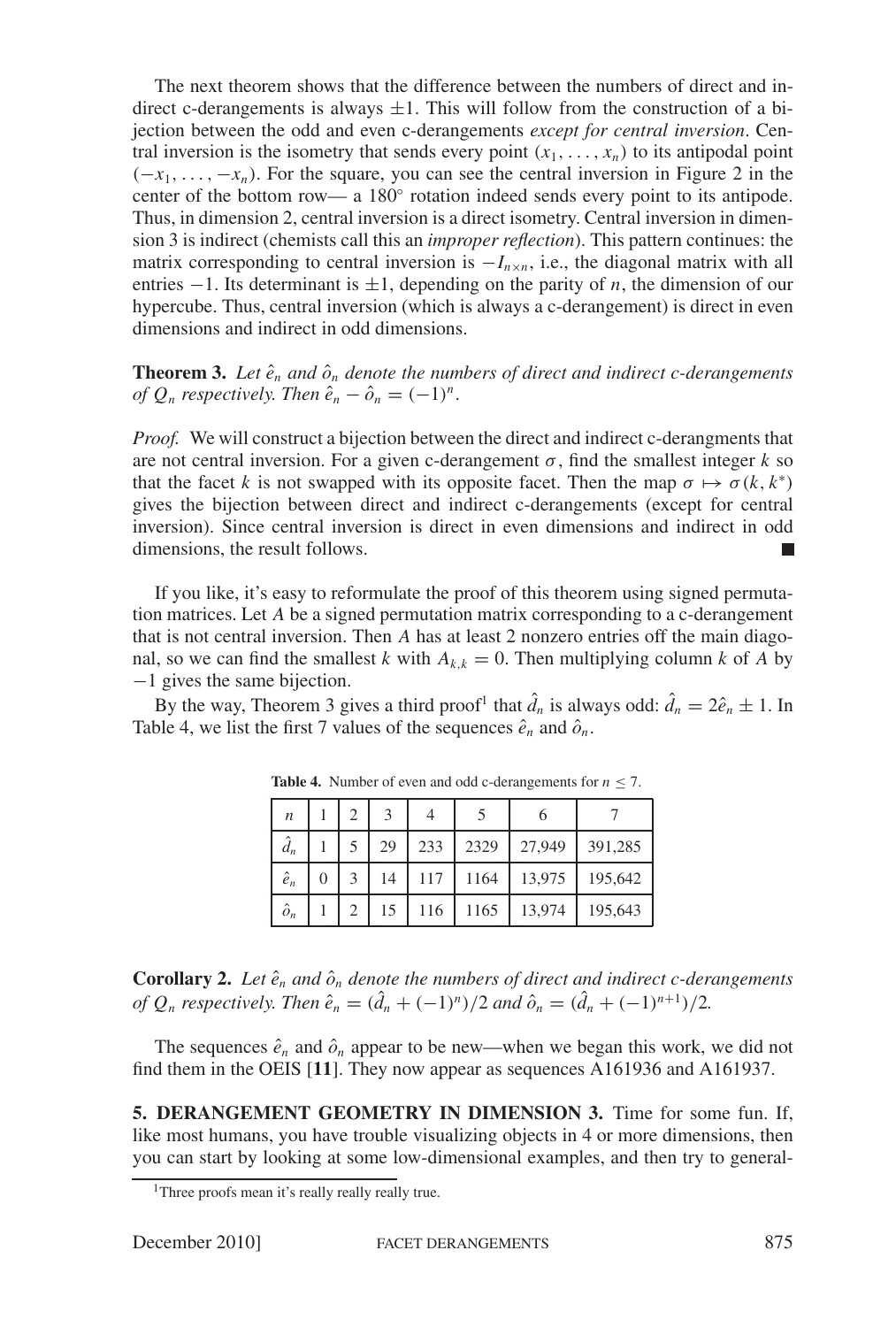ize. This sounds easier than it is, but, for the simplex and hypercube symmetries, it's extremely valuable. An interesting discussion about the power of analogy appears in Section 7-1 of [**6**].

**5.1. Derangements of the tetrahedron.** For a bounded solid in  $\mathbb{R}^3$ , there are three kinds of isometries we need to consider: rotations, reflections and *rotary reflections*. Rotary reflections are operations that correspond to combining a rotation and a reflection. It is possible to have a rotary reflection where neither the rotation nor the reflection involved is itself a symmetry of the object; when this happens, the rotary reflection is called *irreducible*.

The tetrahedron has 24 symmetries corresponding to the 4! permutations of *S*4. Below, we classify these isometries. Before reading further, we highly recommend that you make your own list, either with a physical tetrahedron or, more of a challenge, in your head. The practice of the latter is great brain calisthenics.

- Direct isometries
	- The identity is clearly not a derangement.
	- The 8 rotations with axis through a vertex and the center of the opposite facet are not derangements.
	- The 3 180◦ rotations with axis through the centers of two opposite edges are derangements.
- Indirect isometries

876

- The 6 reflections with mirror plane containing one edge of the tetrahedron are not derangements.
- The 6 rotary reflections, pictured in Figure 3, are derangements.



**Figure 3.** A rotary reflection in two steps: First rotate (the tetrahedron does not match up), then reflect.

It's worth investigating how the rotary reflections operate. The following step-bystep guide should help you create any of the 6 rotary reflections on your own (actual or virtual) tetrahedron.

- 1. Cut the tetrahedron through the plane containing the centers of four edges (take all edges except two that do not share a vertex). This cuts the tetrahedron into two congruent pieces that get glued back along a square. (You now have a tricky little puzzle.)
- 2. Rotate the entire tetrahedron 90◦ about an axis perpendicular to the square crosssection. This is *not* an isometry of the tetrahedron.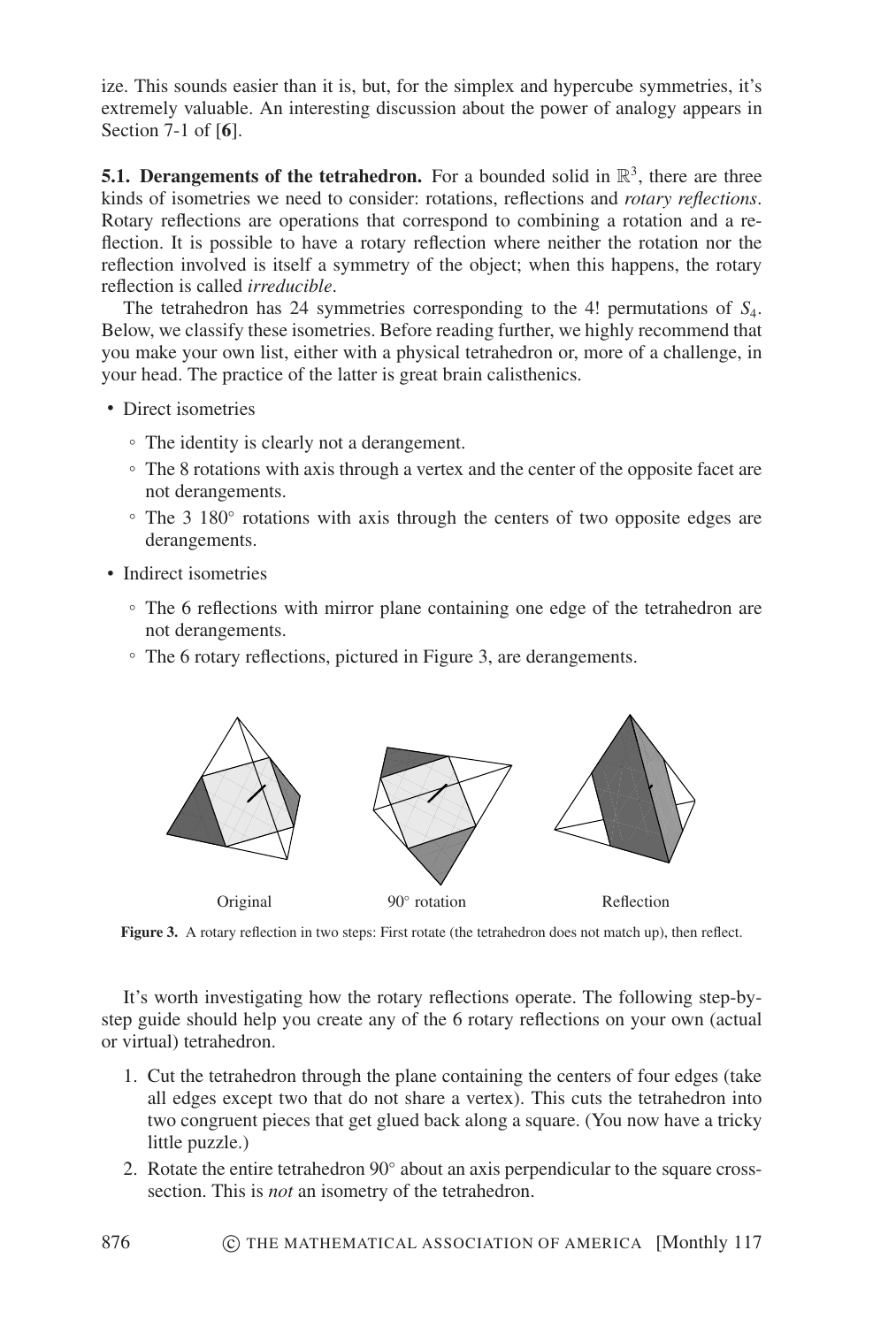3. Reflect the tetrahedron through the plane containing the square. This by itself is also not an isometry of the tetrahedron. However, from Figure 3, it's clear that the composition is indeed an isometry of the tetrahedron.

You didn't really need to cut your tetrahedron into two pieces after all, but you do need to identify the square cross-section. The rotation involved is half of one of the 180◦ edge-rotations in the list of direct isometries. The resulting rotary reflection is irreducible. As mentioned above, this rotary reflection induces the face permutation (*abcd*), a 4-cycle. This shouldn't be too surprising, as the square from the cross-section meets each of the four faces, and we are rotating around this square.

**5.2. c-derangements of the cube.** Now we turn our attention to the ordinary 3 dimensional cube. There are  $2^{3}3! = 48$  isometries of a cube. We list them below, although you should try to come up with the list yourself first. Extra credit to those who find them all in their heads. We provide a figure for the rotary reflections, as they are the hardest to picture.

- Direct isometries
	- The identity is not a c-derangement.
	- The 8 rotations through pairs of opposite vertices are c-derangements.
	- The 6 rotations through centers of opposite edges are c-derangements.
	- The 9 rotations through centers of opposite faces are not c-derangements.
- Indirect isometries
	- None of the 9 reflections (3 reflecting opposite faces and 6 through opposite edges) are c-derangements.
	- The 15 rotary reflections are c-derangements. They are: central inversion (pictured in Figure 4a), 6 reducible ones through an axis through centers of opposite sides (pictured in Figure 4b), and 8 irreducible ones through an axis through two opposite vertices (pictured in Figure 4c). In Figure 4, opposite faces have the same pattern, but in different sizes.



(a) Central inversion (b) Axis through side centers (c) Diagonal axis



**Figure 4.** The 15 indirect face-derangements of the cube.

Note that 14 of the 29 c-derangements are direct, while 15 are indirect. The direct isometries preserve the orientation of the cube (so you could perform these isometries with a die), while the indirect ones reverse the orientation of the cube (so you'd need a mirror-image die to perform them).

The indirect c-derangements are all rotary reflections. Central inversion always corresponds to a c-derangement (see Figure 4a), but it's an indirect isometry in 3 dimensions. It can be realized either as the composition of 3 mutually perpendicular reflections or by a rotary reflection in a variety of ways, as we will see shortly.

We now examine the 14 remaining rotary reflections in a bit more detail. In Figure 4b, you can see the rotary reflection formed as a composition of a rotation of 90◦ or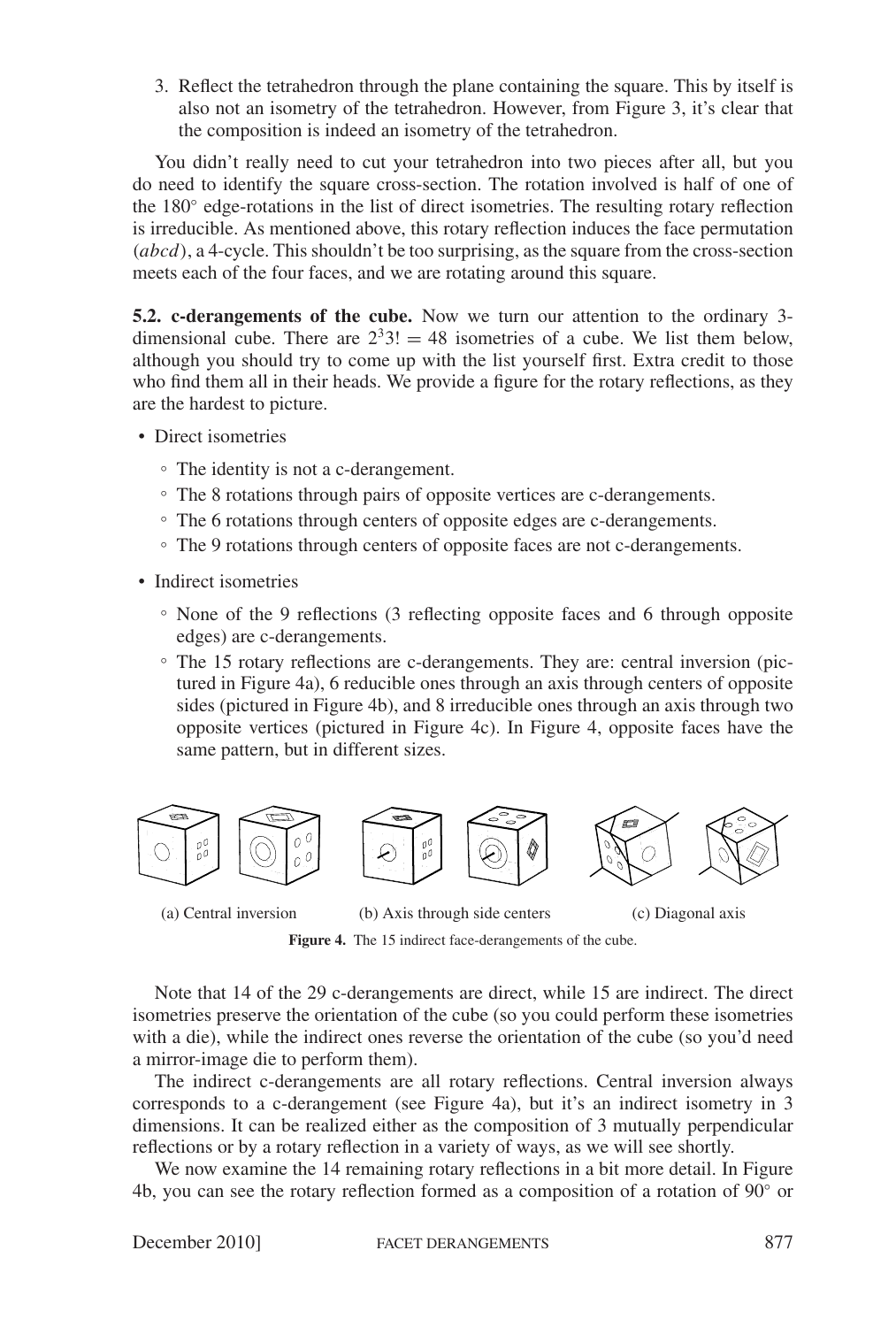270◦ around an axis through the center of two opposite sides followed by a reflection through the plane perpendicular to that axis at its midpoint. There are 3 of those axes so there are 6 such rotary reflections, all of which are reducible. (Notice that if you do this same rotary reflection with a rotation of 180◦, you get central inversion).

In Figure 4c, you can see the last kind of rotary reflection, which is irreducible: a rotation of 60◦ or 300◦ around an axis through two opposite vertices followed by a reflection through the plane perpendicular to that axis. Since there are 4 pairs of opposite vertices, this gives 8 distinct isometries. (Once again, central inversion arises from a rotation of 180◦ followed by reflection.) These can be quite challenging to picture, since the initial rotation does not align the cube with itself. Figure 5 breaks an irreducible rotary reflection down to help with visualization. Start with a hexagon that passes through each of the six faces of the cube. Instead of the direct isometry that rotates that hexagon through  $120°$ , we rotate through 60 $°$  (not an isometry of the cube by itself) and then reflect.



**Figure 5.** An irreducible rotary reflection of the cube.

There are two aspects of this kind of rotary reflection worth noting. First, it gives a 6-cycle on the faces of the cube. Second, the regular hexagon that passes through each of the 6 sides of the cube is well worth locating on an actual cube. Showing students the two pieces (after having them guess about what kinds of polygons could be formed as cross sections when slicing a cube) usually elicits some surprised looks.

**6. SUGGESTIONS FOR FUTURE STUDY.** We conclude with a few ideas for projects that can help solidify some of the ideas from this paper.

- 1. In the proof of Theorem 3, we give a bijection between the direct and indirect isometries (excluding central inversion). As a warm-up, find this bijection explicitly for the 14 direct and 14 indirect (again, excluding central inversion) c-derangements of the cube. (To do this, you will need to number the six faces of your cube 1, 1<sup>∗</sup>, 2, 2<sup>∗</sup>, 3, 3<sup>∗</sup>, and then use this numbering to refer to your cderangements.)
- 2. Generalize other formulas for derangements to c-derangements. Here are two standard examples.
	- Ordinary derangements satisfy the recursion  $d_n = nd_{n-1} + (-1)^n$ . Show that the analogous recursion holds for c-derangements:  $\hat{d}_n = 2n\hat{d}_{n-1} + (-1)^n$ .
	- Rounding *n*!/*e* to the nearest integer gives  $d_n$ . Show that rounding  $2^n n! / \sqrt{e}$ to the nearest integer gives  $\hat{d}_n$ .
- 3. Study the vertex, edge, and face derangements for the remaining Platonic solids. We've covered the faces (and the vertices) for the tetrahedron, and we've done the faces of the cube (and therefore, the vertices of its dual, the octahedron). We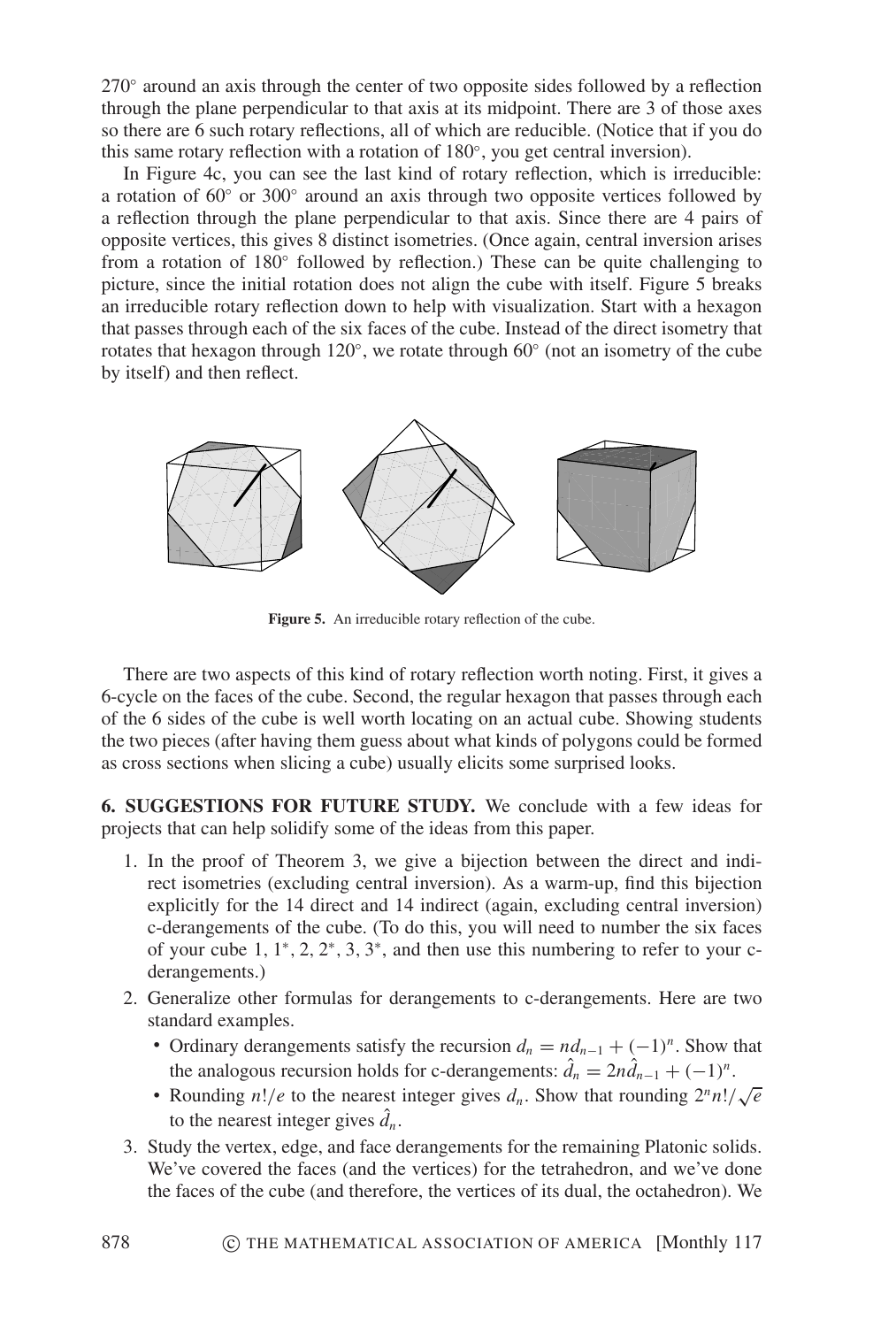haven't considered the faces of the octahedron, and we've completely ignored the icosahedron and its dual, the dodecahedron. Determining the vertex, edge, or facet derangement numbers for these solids is a good exercise in geometric visualization.

The symmetry group of the icosahedron is  $A_5 \times \mathbb{Z}_2$ , so there are 120 isometries to consider. Counting the direct and indirect vertex, edge, and face derangements is also a good exercise. For extra credit, describe the 45 rotary reflections explicitly in this case.

- 4. Study higher-dimensional solids. There are 6 regular solids in 4 dimensions: the 4-simplex, the hypercube, the hyperoctahedron, the 24-cell, the 120-cell, and the 600-cell. All of the same questions make sense here:
	- Find the number of vertex, edge, 2-dimensional, and 3-dimensional face derangement numbers for the 24-cell and the 120-cell. (By duality, derangements for the 120-cell and the 600-cell coincide, since the vertex derangements for the 120-cell are the same as the 3-dimensional facet derangements for the 600-cell, etc.)
	- For each class of derangements, count the direct and indirect isometries.

The 24-cell has 1152 isometries and the 120-cell (and 600-cell) has 14,400. In dimensions 5 and higher, there are only 3 regular solids: The *n*-simplex, the *n*-cube, and its dual, the *n*-dimensional hyperoctahedron. A generating function approach for the number of derangements of the *k*-dimensional faces of the *n*cube is given in [**4**].

5. Extend this approach to general root systems. In particular, the exceptional root systems  $E_6$ ,  $E_7$ , and  $E_8$  are very important families of vectors that display lots of symmetry. How many isometries move all the vectors in the root system? Much more about root systems can be found in [**7**].

**ACKNOWLEDGMENTS.** The authors would both like to thank the Isaac Newton Institute, Cambridge, UK and Lafayette College for support during this project. We also wish to thank Sami Assaf, Ethan Berkove, Derek Smith, and Doron Zeilberger for helpful comments.

#### REFERENCES

- 1. R. Brualdi, *Introductory Combinatorics*, Pearson Prentice Hall, Upper Saddle River, NJ, 2004.
- 2. R. Chapman, An involution on derangements, *Discrete Math.* **231** (2001) 121–122. doi:10.1016/ S0012-365X(00)00310-1
- 3. W. Chen, Induced cycle structures of the hyperoctahedral group, *SIAM J. Discrete Math.* **6** (1993) 353– 362. doi:10.1137/0406028
- 4. W. Chen and R. Stanley, Derangements on the *n*-cube, *Discrete Math.* **115** (1993) 65–75. doi:10.1016/ 0012-365X(93)90479-D
- 5. W. Chen, R. Tang, and A. Zhao, Derangement polynomials and excedances of type *B*, *Electron. J. Combin.* **16(2)** (2009) R15.
- 6. H. S. M. Coxeter, *Regular Polytopes*, Dover, New York, 1973.
- 7. J. Humphreys, *Reflection Groups and Coxeter Groups*, Cambridge University Press, Cambridge, 1990.
- 8. R. Mantaci and F. Rakotondrajao, Exceedingly deranging! *Adv. Appl. Math.* **30** (2003) 177–188. doi: 10.1016/S0196-8858(02)00531-6
- 9. J. B. Remmel, A note on a recursion for the number of derangements, *European J. Combin.* **4** (1983) 371–374.
- 10. J. Shareshian and M. Wachs, Poset homology of Rees products, and q-Eulerian polynomials, *Electron. J. Combin.* **16** (2009) R20.
- 11. N. J. A. Sloane, The Online Encyclopedia of Integer Sequences, available at http://www.research. att.com/~njas/sequences.
- 12. M. Spivey and L. Steil, The *k*-binomial transforms and the Hankel transform, *J. Integer Seq.* **9** (2006) 06.1.1.